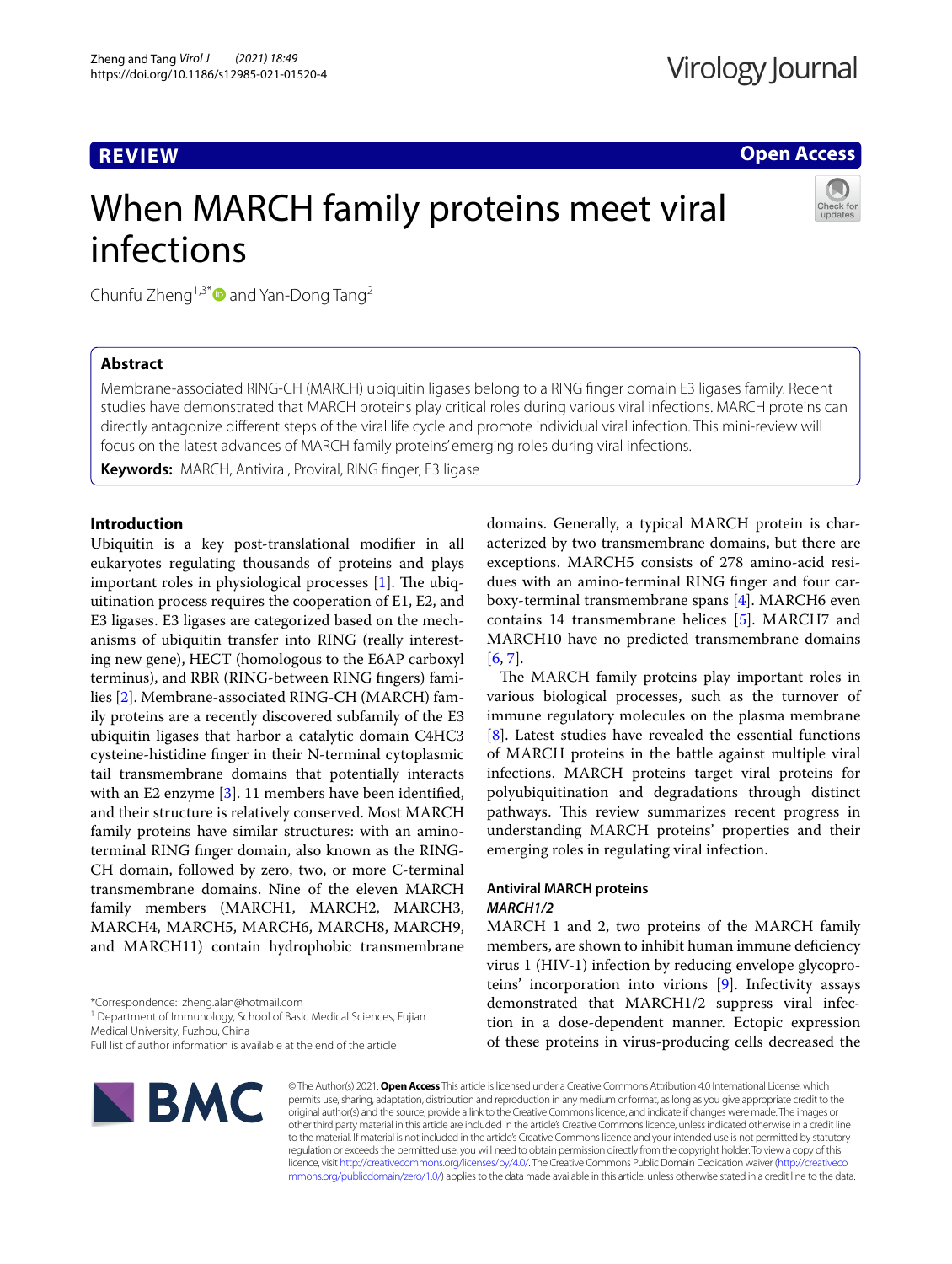efectiveness of viral invasion and down-regulated HIV-1 envelope glycoproteins from the cell surface, resulting in reduced penetration of envelope glycoproteins into virions. MARCH1/2 are demonstrated as antiviral factors, which adds these two proteins to a growing list of host factors inhibiting HIV-1 infection (Fig. [1a](#page-1-0)). Further investigations are required to study whether these MARCH family members' inhibitory activity against viral envelope glycoproteins could be related to their ability to downregulate cellular transmembrane proteins, which will enable us to understand the molecular basis of the host defense mechanisms for these proteins.

Interestingly, MARCH2 is shown to be upregulated in HIV-1 infected cells and inhibits HIV-1 production through envelope protein translocation or degradation [[10\]](#page-4-9). MARCH2 inhibits the virions production and infection of HIV-1 through ligase activity-dependent envelope protein degradation and/or intracellular retention, a mechanism shared by MARCH8 that contributes to the inhibition of HIV-1 infection (Fig. [1](#page-1-0)a). However, unlike MARCH8 and other MARCH proteins whose transcription is not afected during HIV infection, the expression of MARCH2 is substantially upregulated upon HIV-1 infection, giving MARCH2 a unique role in monitoring and regulating the HIV-1 infection-related biological processes.

# *MARCH5*

Infection of hepatitis B virus (HBV) promotes chronic liver disease and hepatocellular carcinoma (HCC). The hepatitis B viral  $x$ (HBx) protein encoded by the HBV genome contributes to the pathogenesis of HCC. The

<span id="page-1-0"></span>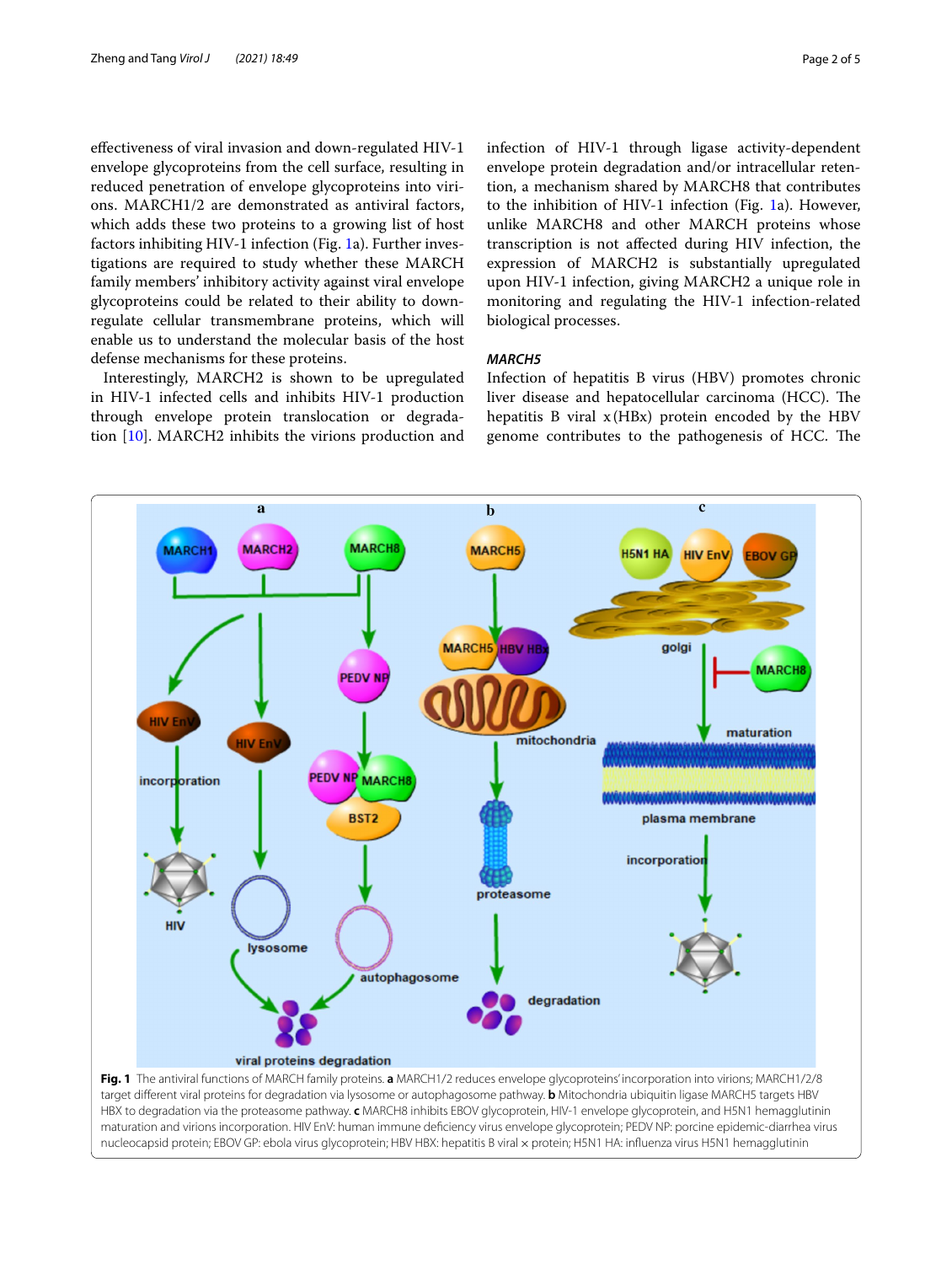high expression of MARCH5 in hepatocytes is associated with increased survival of patients with liver cancer since it can sustain cell homeostasis and prevent a malignant tumor. The N-terminal RING domain of MARCH5 is needed to interact with and target HBx for degradation. The lack of E3 ligase activity of MARCH5 mutant could not reduce HBx protein levels. Ectopic expression of HBx increased protein aggregates in semi-denatured detergent agarose gels, and ectopic expression of MARCH5 greatly resolves HBx aggregates via the proteasome-dependent degradation pathway (Fig. [1](#page-1-0)b). The development of HBx-induced ROS production, mitophagy, and cyclooxygenase-2 gene expression was suppressed when MARCH5 was highly expressed. These findings suggest that MARCH5 is a potential target for ameliorating HBVmediated liver disease [\[11](#page-4-10)].

# *MARCH8*

MARCH8 belongs to RING-fnger E3 ubiquitin ligases [[12,](#page-4-11) [13\]](#page-4-12). MARCH8 downregulates many host transmembrane proteins, including major histocompatibility complex (MHC)-II, CD86, interleukin (IL)-1 receptor accessory protein, TNF-related apoptosis-inducing ligand (TRAIL) receptor 1, and the transferrin receptor [[14–](#page-4-13)[18](#page-4-14)]. However, its physiological functions remain unclear.

Recently, MARCH8 was identifed as a novel antiviral factor against HIV-1. Tada et al. initially noticed that MARCH8-expressing lentiviral vectors had low infectivity and later found that a large amount of MARCH8 is specifcally expressed in terminally differentiated myeloid cells, such as macrophages and dendritic cells. Ectopic expression of MARCH8 in virus-producing cells did not afect viral production but signifcantly decreased viral infectivity. MARCH8 was demonstrated to drastically reduce HIV-1 virion incorporation of envelope glycoproteins by downregulating it from the cell surface, possibly through their interaction, resulting in a signifcant reduction of viral infectivity (Fig. [1a](#page-1-0)). The same inhibitory effect was observed in virions containing envelope proteins from HIV-2 (human immunodeficiency virus-2), SIV (simian immunodefciency virus), MLV (murine leukemia retrovirus), or vesicular stomatitis virus (VSV). Intriguingly, VSV G-glycoprotein was more sensitive to the inhibitory efect of MARCH8, indicating a widespectrum inhibition of enveloped viruses by MARCH8. Importantly, the endogenous MARCH8 was highly expressed in monocyte-derived macrophages and dendritic cells, and the depletion of MARCH8 in macrophages remarkably increased the infectivity of virions generated from these cells  $[19]$  $[19]$ . Their data, therefore, suggested that higher expression of MARCH8 in terminally diferentiated myeloid cells is a potent antiviral host transmembrane protein that reduces virion incorporation of viral envelope glycoproteins.

Interestingly, although MARCH8 was suggested to interact with HIV-1 Env, leading to its downregulation from the producer cell surface, neither HIV-1 Vpr, Vpu, nor Nef has detectable anti-MARCH8 activity, suggesting that HIV-1 lacks a mechanism to antagonize MARCH8 antiviral activity directly. HIV, especially HIV-1, may have evolved to beneft from host restriction protein MARCH8. The suppression of infectivity by MARCH8 and other efects likely leads to a small amount of replication of HIV in macrophages, resulting in minimal cellular damage. Furthermore, the virus could escape from the host immune system and permit its survival in the host [[20\]](#page-4-16).

The latest study from Tokunaga's lab showed that MARCH8 prevented viral infections by two diferent mechanisms. Pseudotyped VSV-G viruses, in which cytoplasmic lysine residues were mutated, were insensitive to the inhibitory efect of MARCH8, although those with a similar lysine mutant of HIV-1 Env remained sensitive to it. Indeed, the wild-type VSV-G, but not its lysine mutant, was ubiquitinated by MARCH8. Besides, the MARCH8 mutant, with a disrupted cytoplasmic tyrosine motif essential for intracellular protein sorting, did not inhibit HIV-1 Env-mediated infection while still afecting VSV-G-pseudotyped virus infection. The underlying mechanism is that MARCH8 decreases viral infectivity by downregulating envelope glycoproteins through two separate mechanisms mediated by a ubiquitinationdependent or tyrosine motif-dependent pathway [\[21](#page-4-17)]. Further investigations are required to clarify the more comprehensive host defense mechanisms for MRACH8.

Except for inhibiting HIV's envelope glycoprotein, MARCH8 also blocks Ebola virus (EBOV) glycoprotein (GP) incorporation via surface downregulation. The underlying mechanism is that MARCH8 interacted with EBOV GP and furin and preserved Golgi's GP/furin complex. MARCH8 did not decrease the GP expression or afect the GP post-translation modifcation by high-mannose N-glycans in the endoplasmic reticulum (ER), but it inhibited the development of complex N-glycans on the GP in the Golgi (Fig. [1c](#page-1-0)). Besides, the GP O-glycosylation and furin-mediated proteolytic cleavage were inhibited. MARCH8 also blocked the furin-mediated cleavage of HIV-1 Env (gp160) and the highly pathogenic avian infuenza virus H5N1 hemagglutinin (HA) [[22\]](#page-4-18). All these data indicate that MARCH8 has a very broad antiviral activity by preventing diferent viral fusion proteins from glycosylation and proteolytic cleavage in the Golgi, which restrains their translocation from the Golgi to the plasma membrane and incorporation into virions.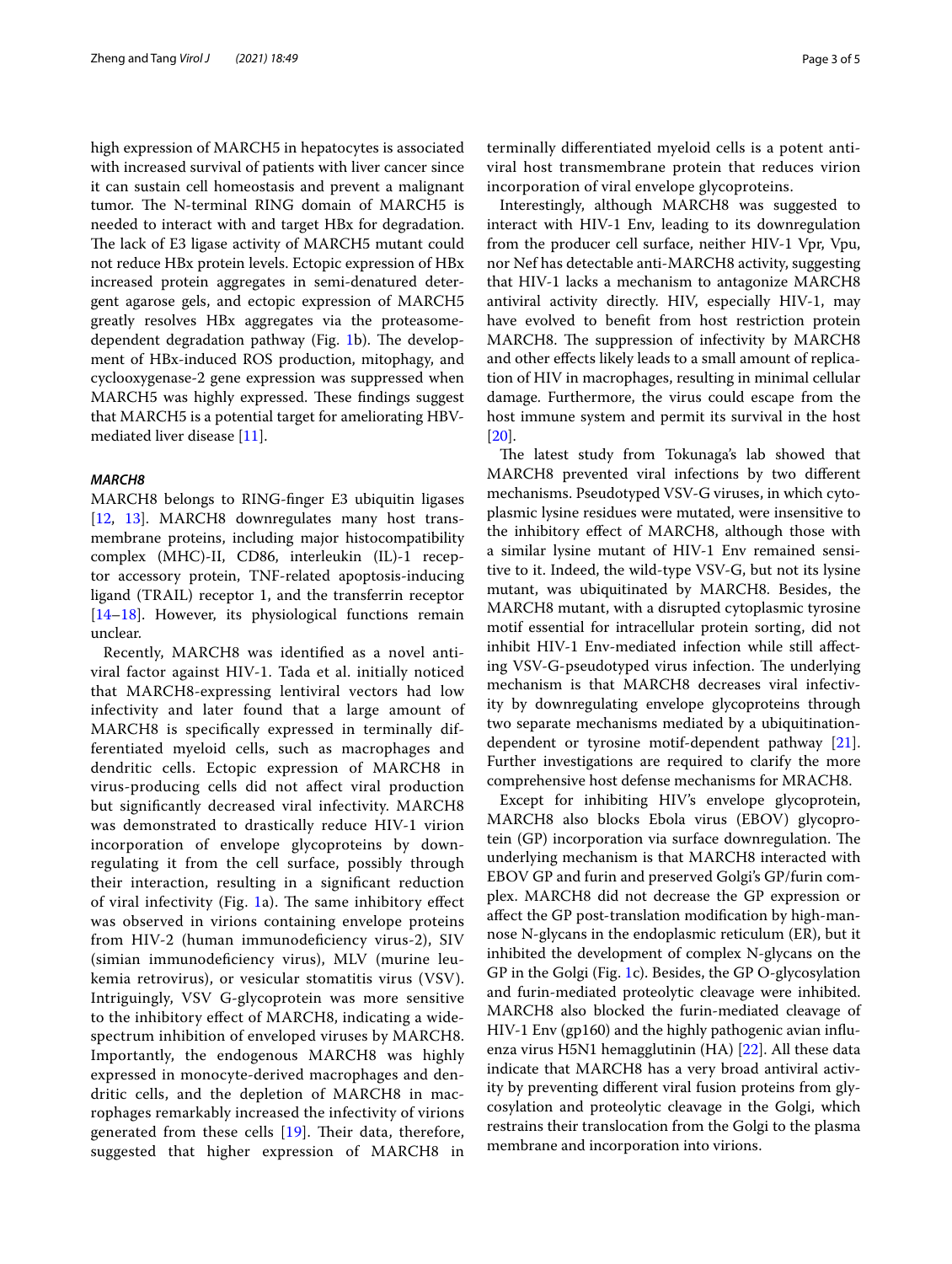MARCHF8 is also shown to suppresses porcine epidemic diarrhea virus (PEDV) replication by targeting and degrading virus nucleocapsid protein with selective autophagy [\[23\]](#page-4-19). Mechanically, MARCHF8 is recruited by BST2 to catalyze the ubiquitination of the PEDV N protein. The ubiquitinated  $N$  protein is then recognized by cargo receptor CALCOCO2/NDP52, which delivers it to autolysosome for degradation via the selective autophagy pathway (Fig. [1](#page-1-0)a).

# **Proviral MARCH proteins**

Except for MARCH8 as an antiviral factor, MARCH8 is also a proviral factor. MARCH8 ubiquitinates the hepatitis C virus (HCV) nonstructural protein 2, mediates viral envelopment, and plays a critical role in HCV infection [ $24$ ]. The underlying mechanism is that MARCH8 mediates K63-linked ubiquitination of HCV NS2 and ESCRT recruitment (Fig. [2](#page-3-0)a). MARCH8 is essential for HCV, dengue, and Zika viruses' infection and specifcally mediates HCV envelopment, indicating that MARCH8 is a potential target for host-targeted antiviral strategies.

Interestingly, Kaposi's sarcoma-associated herpesvirus (KSHV) replication and transcription activator actively upregulate the transcription of MARCH8 and induces its cellular expression to downregulate human leucocyte antigen DRα, a member of the major histocompatibility complex class II molecules (Fig. [2](#page-3-0)b), indicating that KSHV manipulates host MARCH8 to promote its immune evasion [[25](#page-4-21)].

# **Conclusion**

In summary, MARCH E3 ligase family have now emerged as potent modulators and play a dual role in viral infections: for one hand, they contribute to the cellular antiviral functions by disrupting viral production, but the same MARCH ligases can be repurposed by other viruses to enhance their infectivity, or to downregulate important immunoreceptors to dampen the immune responses and help viral replications  $[26]$  $[26]$  $[26]$ . The recently identified MARCH family functions in antiviral defense and its proviral roles highlight the need to expand our understanding of MARCH biology to take advantage of MARCH ligases to enhance their antiviral efect and develop new antiviral therapy.

#### **Abbreviations**

RING-CH: Really interesting new gene C4HC3 cysteine-histidine; MARCH: Membrane-associated RING-CH; HIV-1: Human immune defciency virus; HBV: Hepatitis B virus; HCV: Hepatitis C virus; HCC: Hepatocellular carcinoma; HBX: Hepatitis B viral x; PEDV: Porcine epidemic diarrhea virus; KSHV: Kaposi's sarcoma-associated herpesvirus; MHC: Major histocompatibility complex; IL: Interleukin; TRAIL: TNF-related apoptosis-inducing ligand; HIV-2: Human immunodefciency virus-2; SIV: Simian immunodefciency virus; MLV: Murine leukemia retrovirus; VSV: Vesicular stomatitis virus; EBOV: Ebola virus; ER: Endoplasmic reticulum; HA: Hemagglutinin.



<span id="page-3-0"></span>HCV infection upregulates MARCH8 expression, and MARCH8 ubiquitinates the HCV NSP2 to promote the viral envelopment. **b** KSHV RTA promotes MARCH8 expression, and MARCH8 targets HLA-DRα for degradation and fnally promotes viral replication. HCV NSP2: hepatitis C virus nonstructural protein 2

#### **Acknowledgements**

I apologize to all colleagues whose contributions were not discussed and cited owing to space constraints. I thank Ms. Mingyue Yang for help with figure design.

#### **Authors' contributions**

CZ and YT drafted and wrote the manuscript and designed the artwork. All authors read and approved the fnal manuscript.

#### **Funding**

Not applicable.

#### **Availability of data and materials**

Not applicable.

#### **Ethics approval and consent to participate** Not applicable.

**Consent to publication**

Not applicable.

#### **Competing interests**

The authors declare that we have no competing interests.

#### **Author details**

<sup>1</sup> Department of Immunology, School of Basic Medical Sciences, Fujian Medical University, Fuzhou, China.<sup>2</sup> State Key Laboratory of Veterinary Biotechnology, Harbin Veterinary Research Institute of Chinese Academy of Agricultural